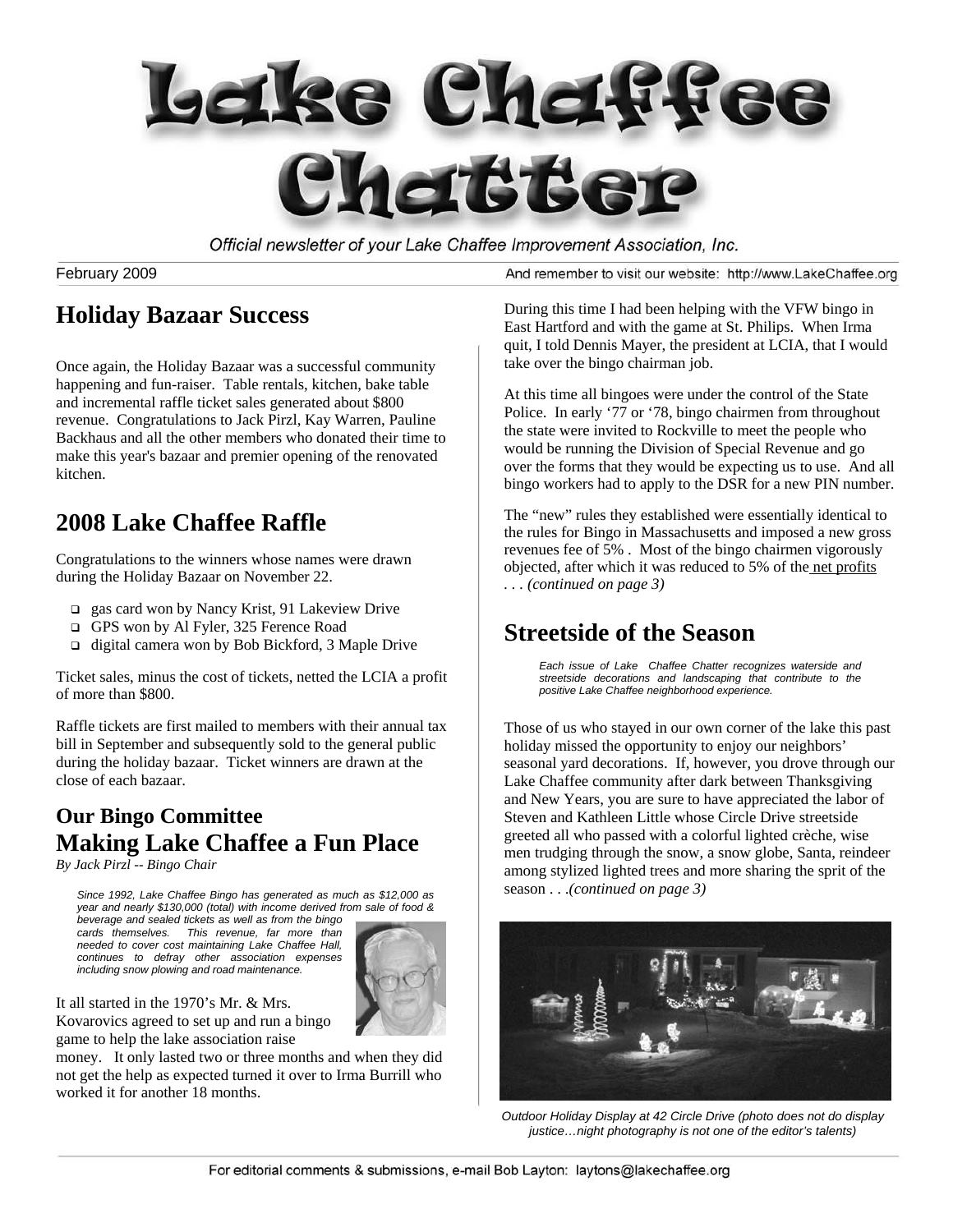# **Weed Eating Carp**

*by Bob Layton* 

Heavy, dense stands of submerged aquatic vegetation choke Lake Chaffee every summer. Stocking the lake with weedeating grass carp has been suggested as one answer to this problem

| <b>Summary</b>                    |                                          |  |
|-----------------------------------|------------------------------------------|--|
| <b>Pros</b>                       | Cons                                     |  |
| carp are "natural" weed control   | not natural in New England; an           |  |
|                                   | invasive species, capable of damaging    |  |
|                                   | habitat and indigenous life              |  |
| proven effective against many     | selective eaters – may not consume the   |  |
| weeds                             | weeds which cause Lake Chaffee           |  |
|                                   | members the greatest concern.            |  |
| one stocking should last several  | could cost more than \$5,000 per         |  |
| years                             | stocking                                 |  |
| adds big fish species for angling | make water murkier by stirring up the    |  |
|                                   | hottom                                   |  |
|                                   | mechanical harvesting, chemical          |  |
|                                   | control may be needed to augment         |  |
|                                   | carp weed control                        |  |
|                                   | accelerates lake eutrophication by       |  |
|                                   | their waste products                     |  |
|                                   | takes 3-4 years to achieve optimum       |  |
|                                   | weed control                             |  |
|                                   | requires permit from DEP                 |  |
|                                   | requires grates at all in- and out-flows |  |
|                                   | which themselves must be maintained      |  |
|                                   | to prevent blockages                     |  |

Grass carp are voracious eaters *when the water temperature is favorable*. For example, at a water temperature of 13<sup>o</sup>C, they can consume 5% of their body weight per day while at 18 to 25 $\degree$ C, grass carp consume 24% of their body weight.<sup>1</sup>

Unfortunately, grass carp have extremely inefficient digestive systems...assimilating less than 50% of plant matter that they consume and excreting the rest as partially digested plant waste. This organic waste returns to the aquatic environment and may contribute to eutrophication and subsequently to oxygen depletion and fish kills in the water body…

In the U.S., carp are often regarded as a troublesome species because they root up bottom vegetation, muddying lake water while displacing native waterfowl and other fish species<sup>2</sup>

In 1983, advances in bioengineering allowed for the introduction of *triploid* grass carp. Normal, reproductive grass carp are *diploid*, meaning that they possess two sets of chromosomes per cell. Triploids, with an extra chromosomes set, are sterile and non-reproductive.<sup>3</sup>

Stocking rates of five to over 200 fish per acre have been used depending on plant species, plant density & distribution, the size & age of the fish and the pond owner's objectives. There are computer models that determine the appropriate stocking density by considering additional factors such as the amount

of human activity around the pond, the desired level of control and grass carp feeding preferences. The numbers recommended are designed to provide a 75 to 90 % reduction in target plant species in three to four years. In most situations complete removal of aquatic vegetation is undesirable because the vegetation provides cover for small fish and attachment surfaces for fish food organisms.<sup>4</sup>

Triploid sterile grass carp 10-12 inches long can stocked at the rate of 7 to  $15/\text{acre}^5$ . At \$10 per fish, stocking 10 fish per acre for a 55 acre lake like Lake Chaffee would cost more than \$5,000. As these fish do not reproduce, normal die-off and catches suggest periodic restocking. As grass carp mature, they grow to be about 25-40 pounds. Some grass carp have even grown to three feet in length and weighing over  $40$  pounds.<sup>6</sup> From this point of view, carp would less likely fall prey to bass, pickerel and osprey. On average, triploids are smaller and the majority seem to have shorter life spans than diploids

Grass carp tolerate cold and warm water conditions when gradually acclimatized to changes in water temperatures. Carp also tolerate lower oxygen levels, 2 to 3 mg/l compared to 5 to 6 mg/l for most trout species.

However, ponds less than three meters (10 ft) deep and heavily infested with aquatic plant growth may have summer night-time values or late winter values that may approach 0 mg/l dissolved oxygen. In shallow ponds, some form of artificial aeration to maintain appropriate oxygen levels during the high temperatures of summer and throughout ice-covered winter periods may be required.  $\frac{1}{1}$ 

Vegetation harvesting by hand or machine or chemical control may be necessary after grass carp introduction into the pond if some of the least-preferred species persist or if the pond has an excessive density of aquatic weeds. After using mechanical or chemical methods, grass carp can be used to control regrowth.

| Feeding preferences of grass carp on common aquatic plants <sup>4,</sup> |                    |                  |  |  |
|--------------------------------------------------------------------------|--------------------|------------------|--|--|
| High                                                                     | <b>Moderate</b>    | Low              |  |  |
| Hydrilla                                                                 | <b>Bladderwort</b> | Reeds            |  |  |
| American elodea                                                          | Fanwort            | Sedges           |  |  |
| Brazilian elodea                                                         | Water pennywort    | Alligator weed   |  |  |
| Duckweed                                                                 | Coontail           | Spatterdock      |  |  |
| Elodea                                                                   | Water primrose     | Yellow cowlily   |  |  |
| Musk-Grass (Chara)                                                       | Algae, Filamentous | Maidencane       |  |  |
| Pondweed                                                                 | Baby-tears         | Torpedo grass    |  |  |
| Slender Spikerush                                                        | Bacopa             | Watershield      |  |  |
| Southern Naiad                                                           | Banana lily        | Water-lily       |  |  |
| Widgeon-grass                                                            | Bog-Moss           | Water-hyacinth   |  |  |
|                                                                          | Bulrush            | Water-lettuce    |  |  |
|                                                                          | Cattail            | Parrot's-feather |  |  |
|                                                                          | Coontail           | Pennywort        |  |  |
|                                                                          | Eelgrass           | Pickerelweed     |  |  |

http://www.thepondconnection.com/triploidgrasscarp.html

<sup>&</sup>lt;sup>1</sup><br>
<sup>1</sup> http://www1.agric.gov.ab.ca/\$department/deptdocs.nsf/all/agdex3446<br>
<sup>2</sup> "Cern e Nuisense?" Staven Great The Hertford Covent Ostober 18

<sup>&</sup>quot;Carp a Nuisance?", Steven Grant, The Hartford Courant October 18, 2008 "From Grass Carp…What You Need To Know…" (http://www.galvbay.org)

 <sup>4</sup> http://warnell.forestry.uga.edu/warnell/service/library/index.php3?docID=185 5

http://www.fauquiercounty.gov/government/departments/jmswcd/index.cfm?action=algaeandweedcontrol 6 http://aqua.ucdavis.edu/dbweb/outreach/aqua/IID6-98.PDF 7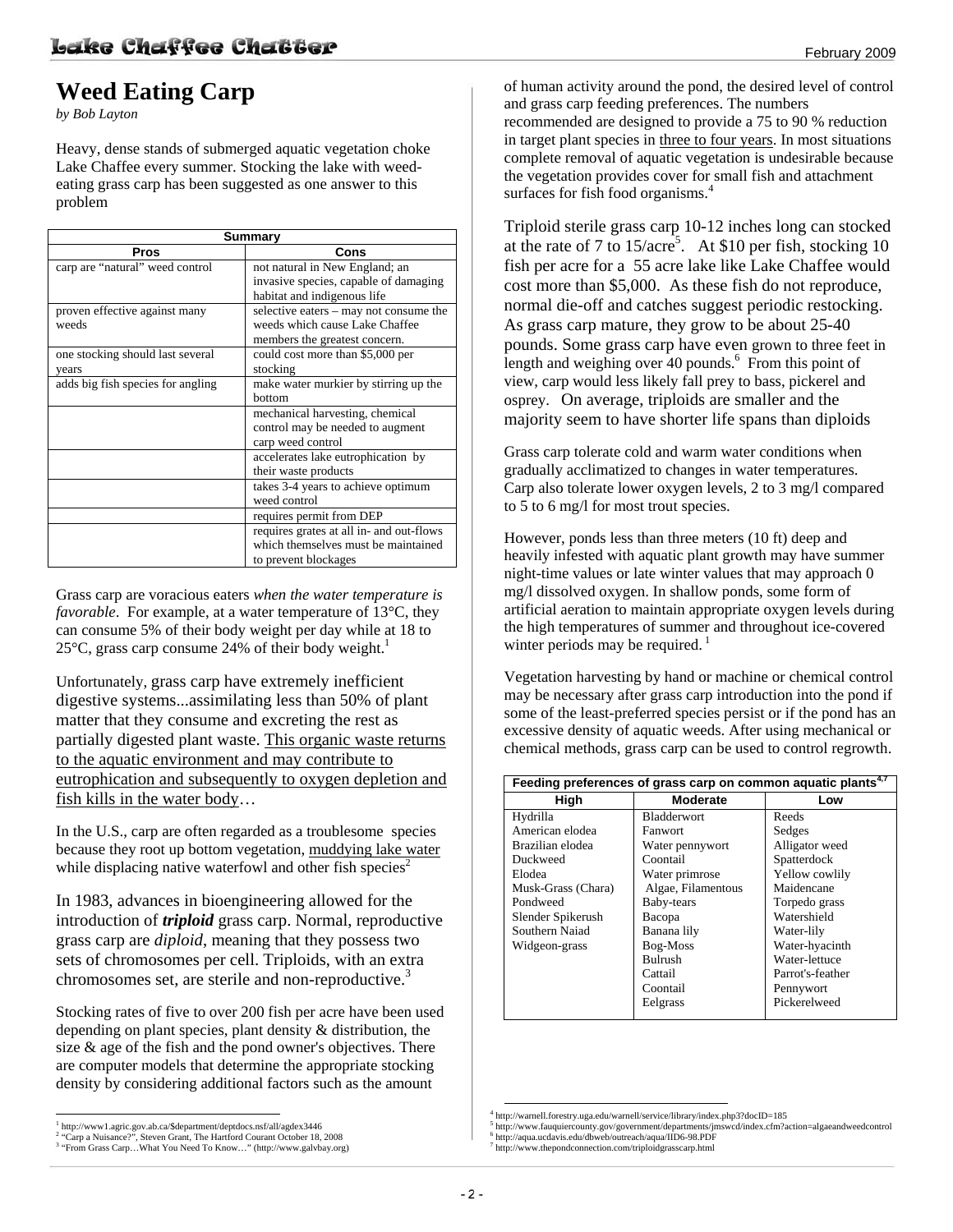

#### **Bingo***(continued from page 1)*

…In 1980, we were using hard cards and bingo chips for regular games. We changed to a system of paper bingo "cards" so the floor workers could sell more cards as players wanted them. At the same time, bingo chips were replaced with colored markers.

In 1983, I asked the board to authorize expansion of Lake Chaffee Hall*.* At the time, the hall's capacity was approximately 40 including two bingo tables in the kitchen. We hoped to add room for 6 more tables.

At present we have chairs and tables for about 76 players and the fire marshal has us rated at 89 occupants (10 square feet per person).

Overeall revenue for 2007-2008 was reduced by the closing of the kitchen in August '07. The kitchen has since been renovated, licensed and officially reopened January 24<sup>th</sup> [look *for pictures and the story in the May edition]*.

Come down an see the changes any Saturday night, have a bite to eat and stay for the game.

### **Streetside** *(continued from page 1)*

… Thank you for taking the time as well as storage & electricity (their CL&P bill doubled as a result of the display) to make our Christmas a little brighter!

Kathleen, nee Kathleen Pansullo, grew up where Armitage & Oak converge at Mothers' Beach. She and Steven returned to Lake Chaffee in '83 and have been here ever since.

Steven works at Connecticut Water Company and Kathleen at Open Solutions. They have three adult children and three grandchilren.



100 West Road Ellington, CT 06029 (860) 870-8700 Fax (860) 870-7731



# **FERRIGNO Gary Stevens**<br>Realtor, ABR, E-Pro Cell: 860-428-6112 Fax: 860-487-9627 Gary@GaryBStevens.com www.GaryBStevens.com

Lake Chaffee Chatter

#### **New Members** *(over the few months)*

*On behalf of the entire Lake Chaffee community, the LCIA Board of Directors extends a warm welcome to new members. We hope to see you at our weekly bingo or at other upcoming events. And PLEASE, if we've missed your name or included it in error, please email laytons@lakechaffee.org to correct the oversight.* 

- Mark & Lisa Troyer (25 Short Drive)
- □ Eric Parent (274 Ferrence Road)
- William Miller (6 Viewpoint Drive)
- Rodney Baylor (68 Old Town Road)
- Richard Parnas & Jeane Tanner (14 Amidon Drive)

### **Your Neighbor's Business**

*Unseen, unheard, yet our Lake Chaffee community is home to more than a dozen businesses permitted under LCIA's Home Occupation* 

*Ordinance and Ashford zoning regulations. This is the 2nd of a series of articles about these invisible enterprises, officially referred to as "home occupations", that are the livelihood of many of our neighbors.* 

While there's no sign in front of the **54 Ashford Drive** home of Eugenie & Bud Bagley, the back of the house belongs to a home occupation dba **Bagley Tax and Bookkeeping**.



Founded in 1995, the business was moved from Stafford to Lake Chaffee in 1998. Today, the company serves the tax preparation and bookkeeping needs of more than 220 clients

It's principal, Eugenie Bagley, is an Enrolled Agent whose federally issued license, unlike that of a CPA, is recognized in every state.

#### **Coming in our May issue…**

- GeoThermal comes to Lake Chaffee
- Summer Cuisin'
- New Houses in the Neighborhood
- Lake Chaffee Hall's New Kitchen